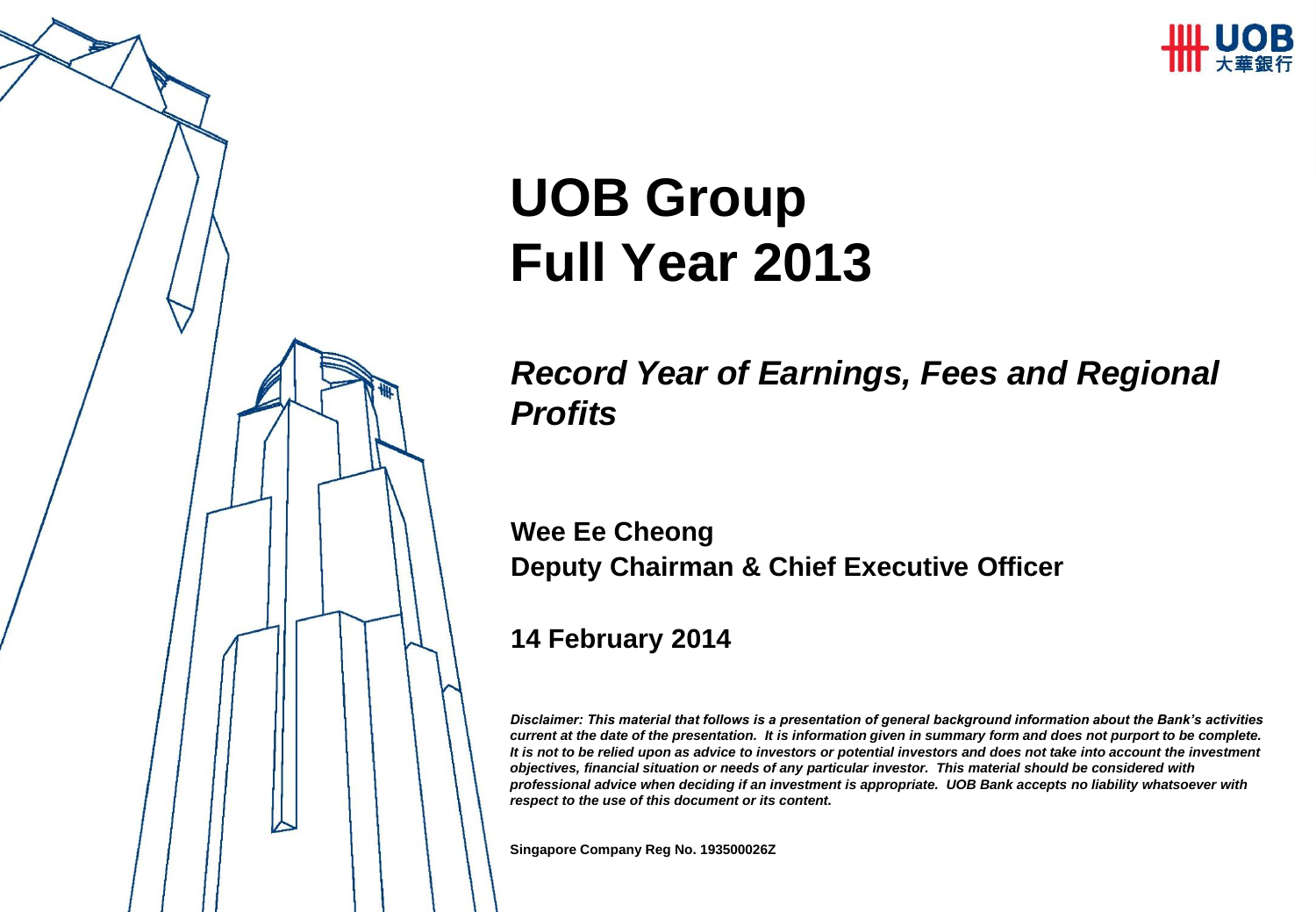### **Record Earnings in 2013**



- **Profit: Crossed S\$3 billion mark, backed by 2 quarters of record earnings. Driven by robust loans growth and fee income**
- **Record profits from region > S\$1 billion for 2<sup>nd</sup> consecutive year**
- **Net interest income at new high, >S\$4 billion**
	- **Loans: Strong 16.8% growth**
	- **NIM: Stabilising over past 3 quarters**
- **Fees: Record year. Broad-based and consistent growth.**
- **Costs: Broadly stable, as infrastructure investments paced against income growth**
- **Prudent balance sheet management: Resilient asset quality, strong capital and liquidity position**
- **Dividend: Final dividend of 50 cents and special dividend of 5 cents**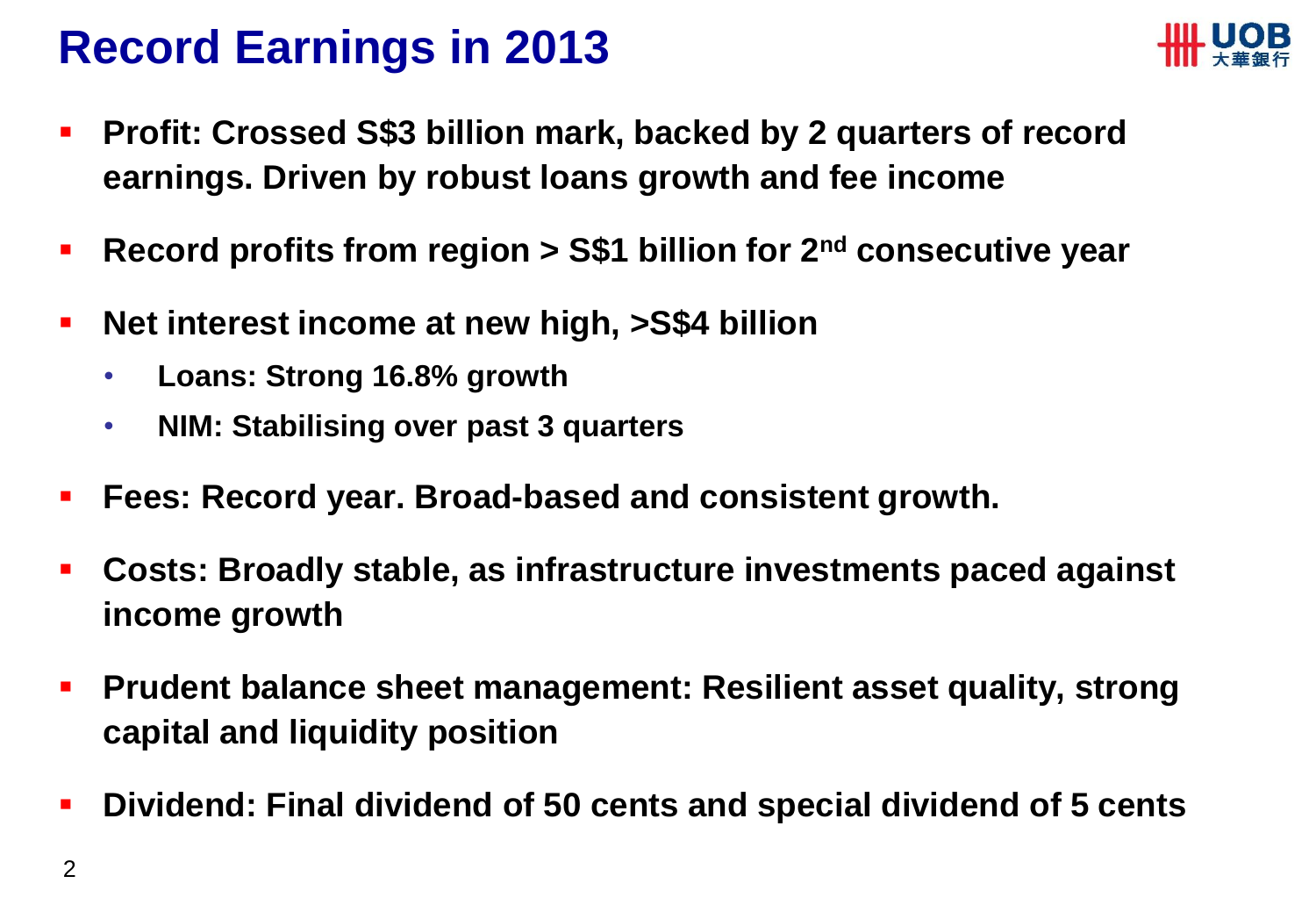## **Focused on Preserving Balance Sheet Strength**



- **Building customer franchise**
	- **Disciplined approach to credit growth in target segments within key markets**
- **Maintaining stable funding base**
	- **Greater focus on securing more deposits and operating accounts**
- **Diversifying funding sources in 2013:**
	- **Issued S\$9.7bn commercial papers**
	- **Issued A\$300mn senior debt through EMTN programme**
	- **1st bank in Asia to issue two newstyle Additional Tier 1 securities, amounting to S\$1.35 bn, under Basel III framework**

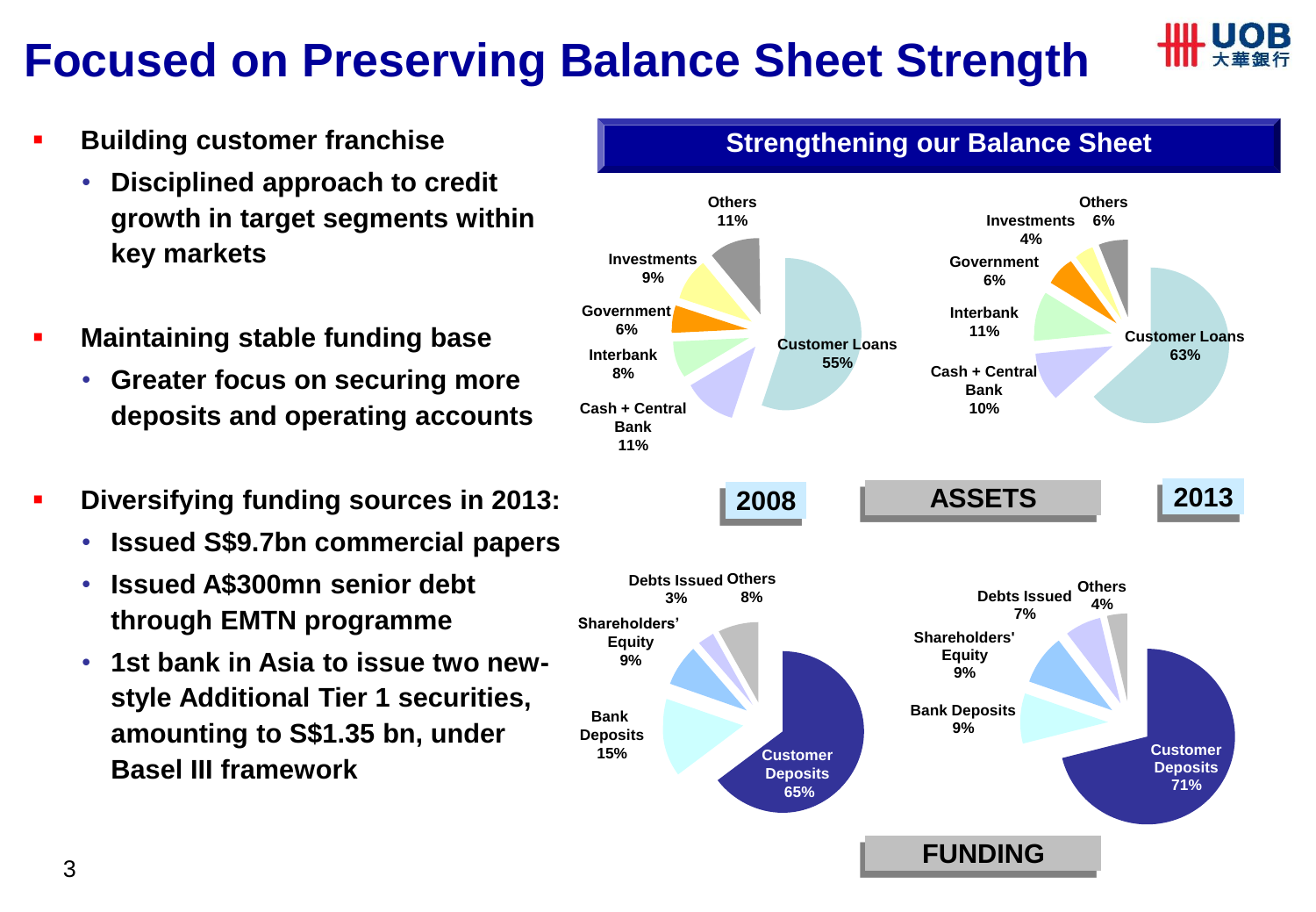### **Milestone in Regionalisation**



- **Successful completion of core banking refresh at end-2013**
- **Integrated regional platform to bring:** 
	- **Improved productivity and operational efficiency**
	- **Quicker speed to market**
	- **Enhanced risk management**
	- **Consistent and seamless customer service**
- **Positions us for next stage of regional business growth**



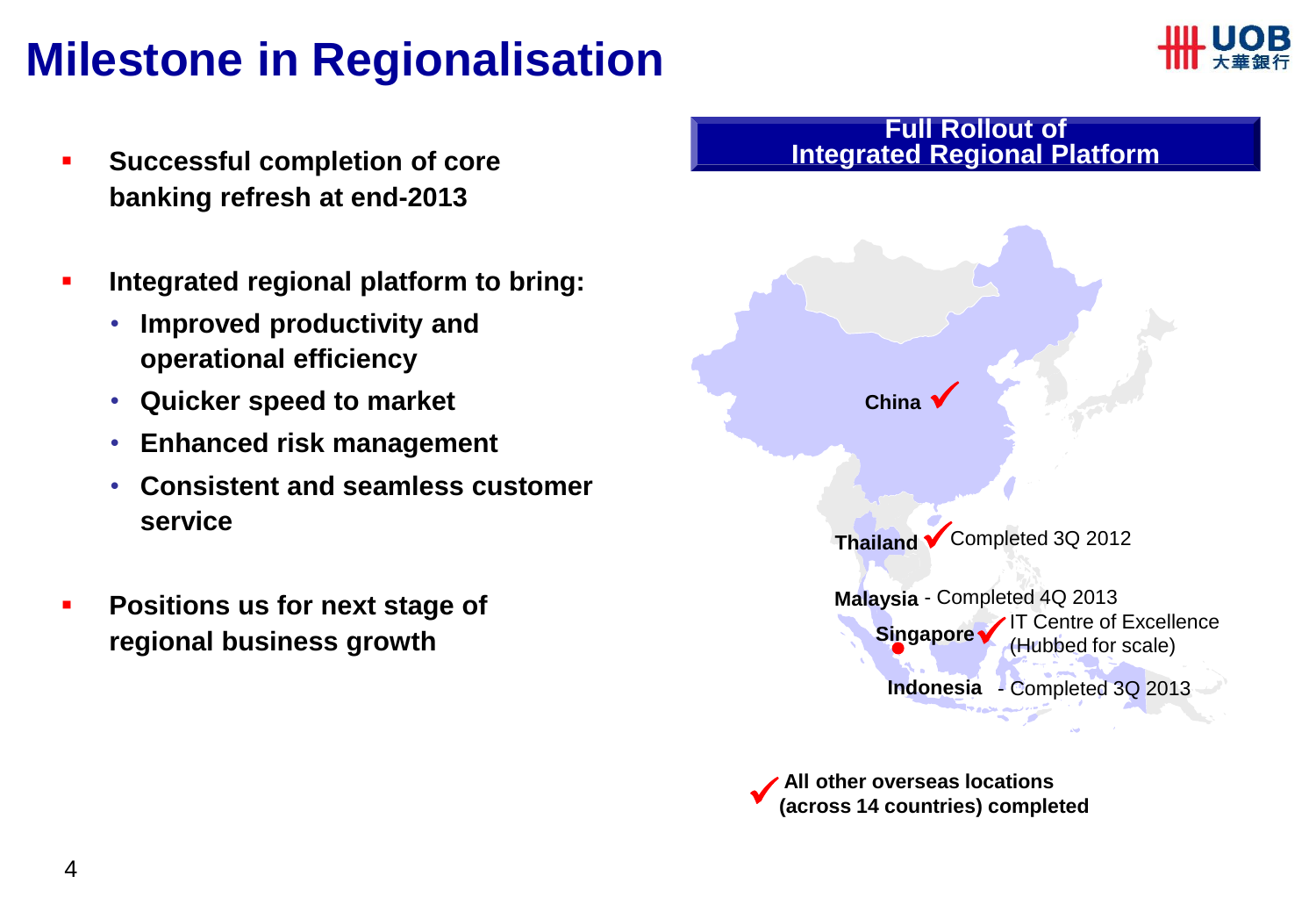

## **Capitalising on Rising Intra-regional Flows**

- **Robust growth in customers and cross-border loans over last 3 years**
- **Strengthened in-market teams and capabilities to serve customers' regionalisation needs**
- **Extending coverage to more industry specialisations and enhancing deal origination capabilities; strong growth in Oil & Gas and Agriculture segments**
- **On track to achieve 50% target for overseas wholesale profit contribution by 2015**



### **Growing Number of Intra-Regional Deals**

### **Growing Overseas Wholesale Profit Contribution**

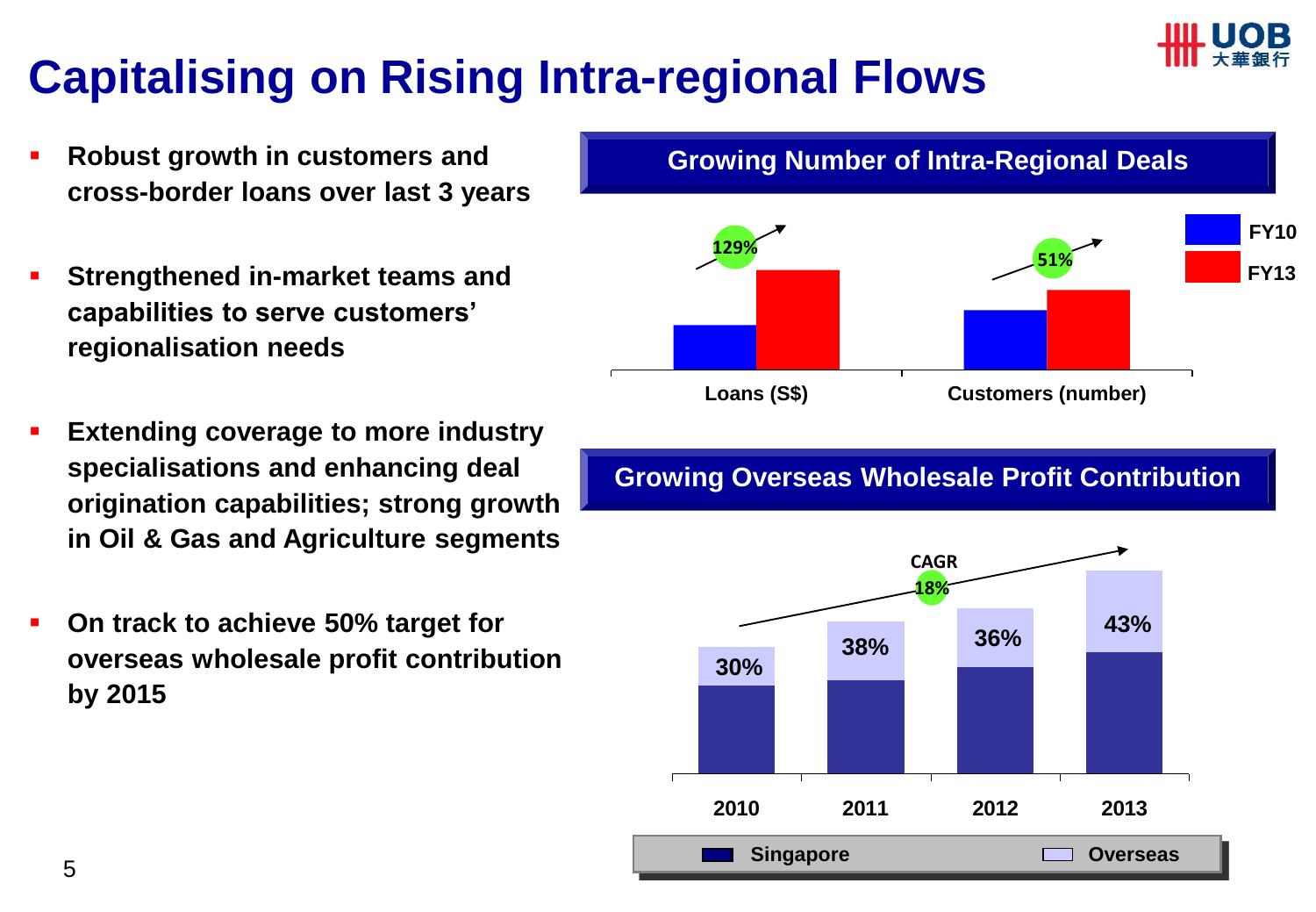### **Transaction Banking Making Good Progress**

- **Offer end-to-end solutions ranging from cash, trade and supply chain financing across our network**
- **Strong increase in trade loans, spurred by intraregional trades**
- **Growing corporate deposits by leveraging on strong credit ratings and product bundling/solutions**
- **Garnered 15 cash management awards in Singapore and Malaysia at 2013** *Asiamoney* **polls**

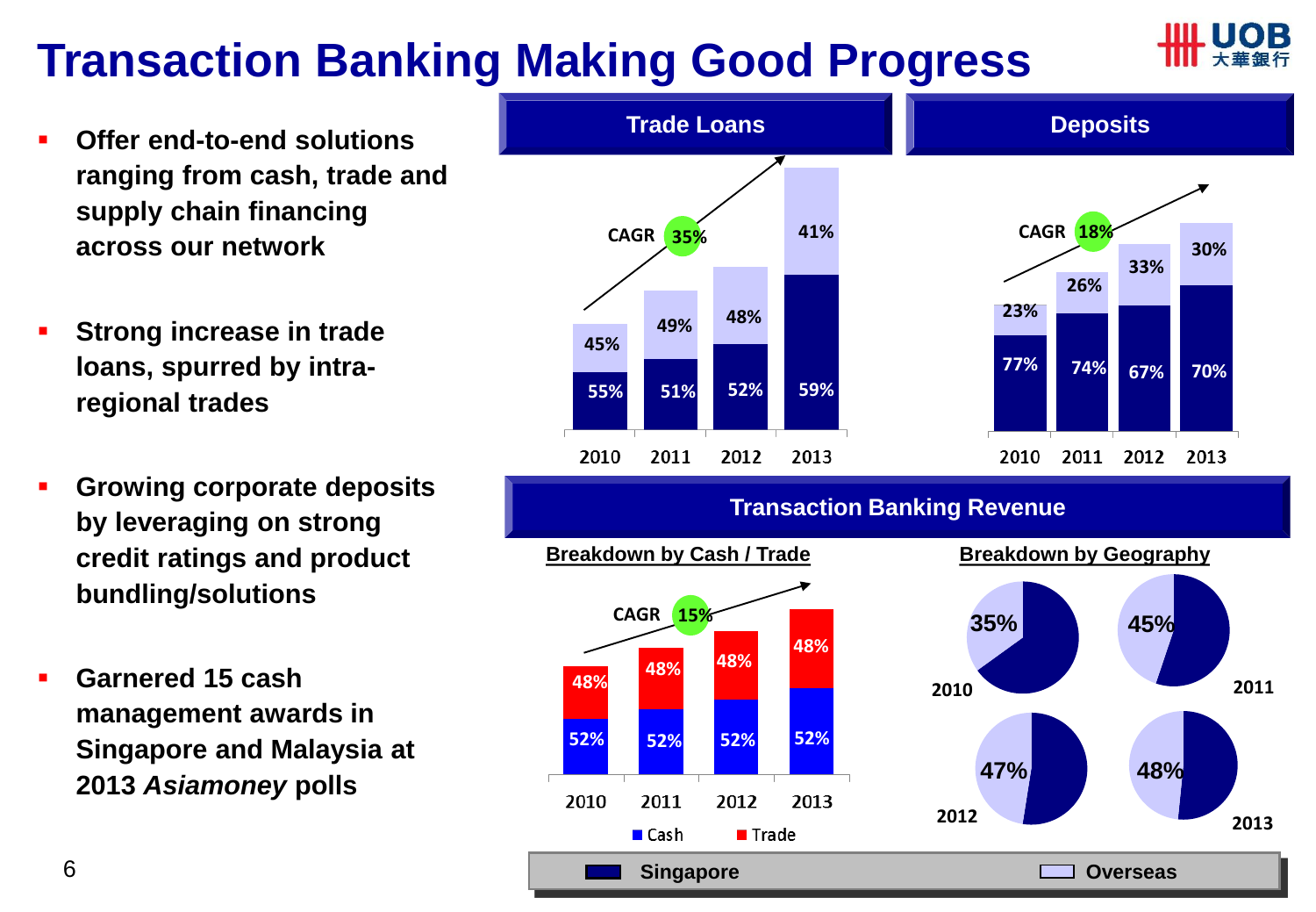## **Capturing Rising Asian Consumer Affluence**



- **From FY2010 to date,** 
	- **Grew wealth management AUM from \$48bn to \$75bn**
	- **Expanded customer base from 100,000 to 175,000**
	- **Increased regional wealth management footprint from 29 to 48 wealth management centres**

**Growing Regional Wealth Management Profit Contribution**



 **Bancassurance consistently performing well ahead of joint targets** 

**Strong Growth for Annual Premium Equivalent (APE)**